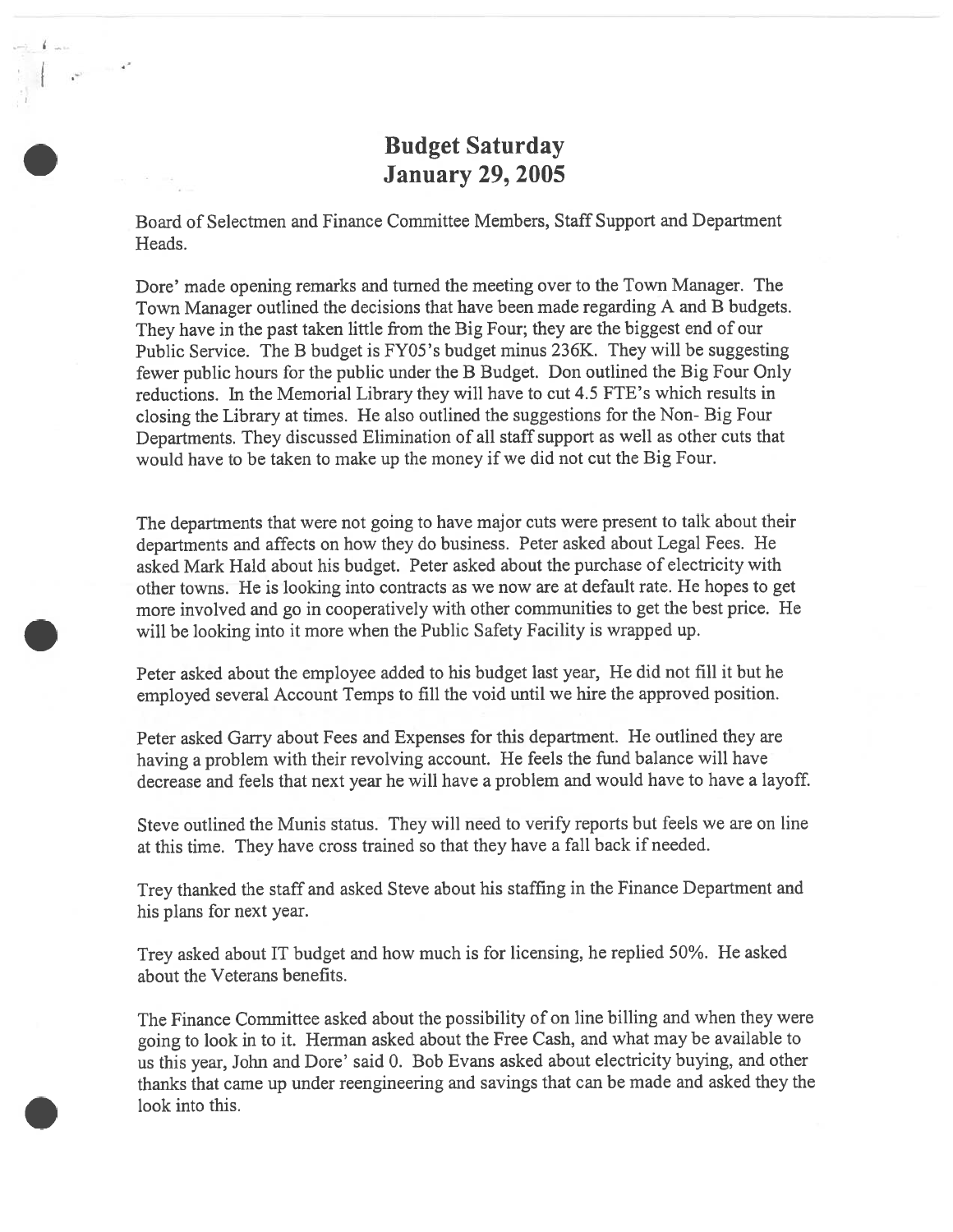Nancy McShea suggested the reduction of life guards this summer and Peter was concerned with safety. The figure does not cut the life guards. She feels that they will not endanger. Acton Day is reduced and asked ifthey will be in an Acton Day. She has approached the activities at these functions that, if we ge<sup>t</sup> donations we do what can be done for the amount of donations.

Walter asked that they reach out to those who may need financial help to attend the beach.

Roland will have to cut his secretary if the <sup>B</sup> Budget fails.

Planning will not be able to suppor<sup>t</sup> the new committees

Bruce Stamski discussed his department. Bob Johnson asked what his feelings were about closing the transfer station excep<sup>t</sup> for two days <sup>a</sup> week.

Peter thanked Bruce and Dave for their work on Life afler NESWC. Peter asked about large stockpiles. Bruce was asked to explain the employee loss in the <sup>B</sup> Budget. It will hinder the abilities of the Department with him and another engineer and secretary.

Herman asked about the Fund Balances and the Status, John thought 3.8 million at end of this year. Landfill Capping may come out of these Balances.

fire Department —Chief Craig outlined the affects on his operation and services with the propose<sup>d</sup> cuts. He spoke also about response times. Walter asked him what station would be closed. He felt the station in West Acton would be closed.

John Ryder asked about the privatization of the ambulance. Bob Evans suggested having the private handle the 2A area.

Health — Doug went over his propose<sup>d</sup> cuts. Peter asked for clarification on those cuts. He felt he could take in and additional \$35,000 in fees. There has been no increase since 1996. Trey spoke about Clerical support. And if he could raise fees to suppor<sup>t</sup> the Clerical position. He asked about the sewer system duties that could be impacted. Doug said in terms of the sewers it should have no impact on them. Peter asked about the elimination of one day Hazardous Waste Day.

Herman asked about potential <sup>B</sup> budget carried in their budget. He said no.

Police — Dore' asked questions about staffing. Frank said they are down 4-6 officers currently. They currently have <sup>31</sup> officers. Peter asked about the clerical position is not eliminated. He said it is <sup>a</sup> very critical position and needs the second clerk. Peter asked about <sup>B</sup> budget purchase on two cruisers. He asked about the high mileage and assumes we don't pass override and how we will be able to make it up in future years. Chief said it is up to the economy.